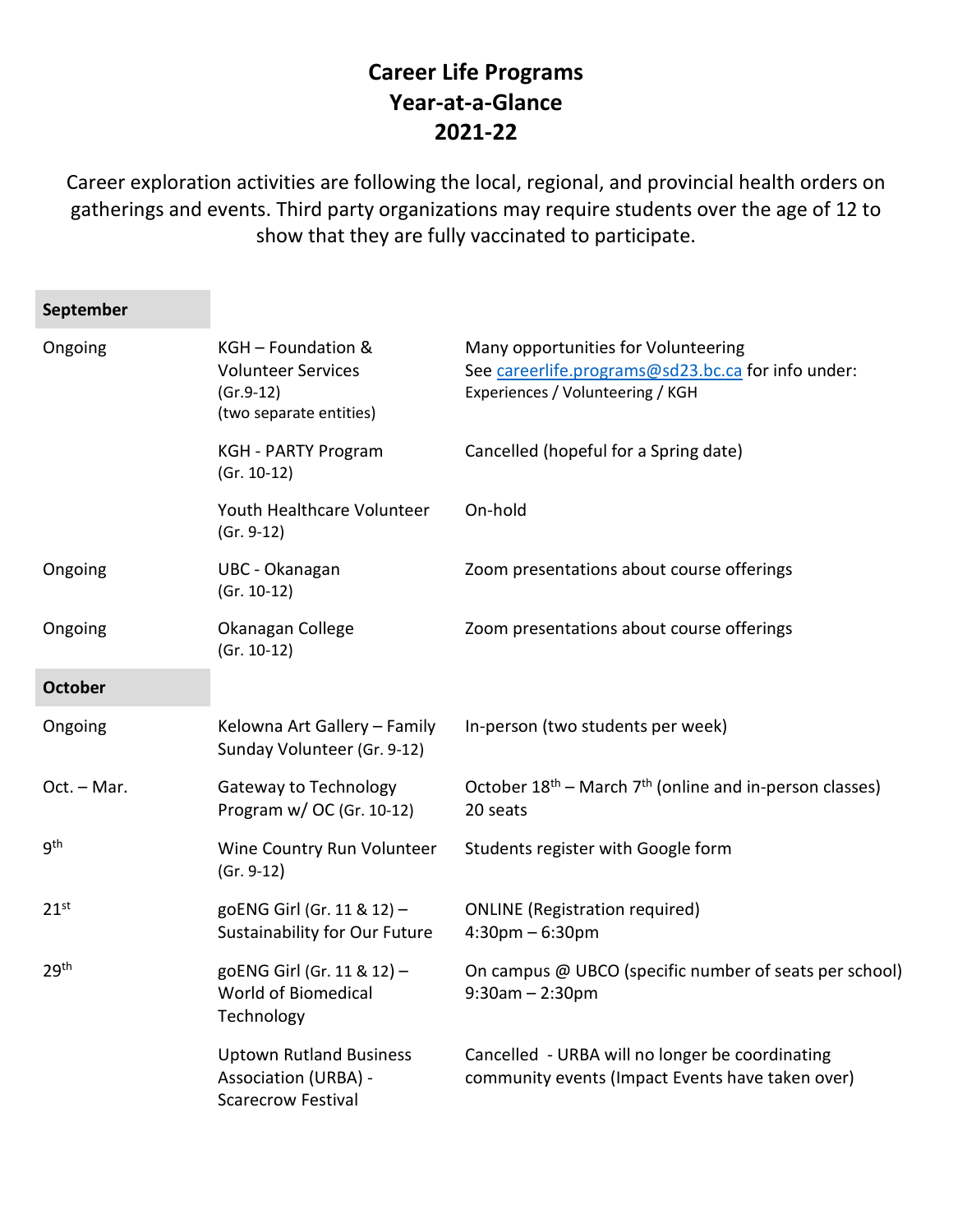|                  | City of Kelowna - Monster<br>Bash (Gr. 9-12)                                                    | Cancelled                                                                                                    |
|------------------|-------------------------------------------------------------------------------------------------|--------------------------------------------------------------------------------------------------------------|
| <b>November</b>  |                                                                                                 |                                                                                                              |
|                  | District Job Shadows: (Gr. 10-12)<br><b>Fire Hall</b><br>٠<br><b>Radio Station</b><br>$\bullet$ | On-hold<br>Not in-person, but will do Zoom talks                                                             |
| 3 <sup>rd</sup>  | Take Our Kids to Work (Gr. 9)                                                                   | Encouraging in-person<br>Teacher and Student resources available                                             |
|                  | YLW Jr. Ambassador -<br>@ Airport (Gr. 10-12)                                                   | On-hold until further notice                                                                                 |
|                  | Dual Credit Info Night<br>$(Gr. 9-12)$                                                          | Video being created that can be shared with classes,<br>parents, etc.                                        |
| 28 <sup>th</sup> | Rutland Christmas Light-Up<br>$(Gr. 9-12)$                                                      | Students can sign-up to volunteer (coordinated with<br>Impact Events who have taken over for Uptown Rutland) |
| <b>December</b>  |                                                                                                 |                                                                                                              |
| 2nd, 7th, 9th    | ECF (Education & Career Fairs)<br>(Gr.10-12 / Gr. 9s if interested)                             | Virtual $-9:00$ am $-3:00$ pm                                                                                |
| 4 <sup>th</sup>  | Downtown Kelowna Association<br><b>Winter Street Market</b><br>(Impact Events)                  | Sign-up to register via Google Doc<br>(students needed for set-up, take-down, decorating)                    |
| 8 <sup>th</sup>  | <b>RSS Capstone</b>                                                                             | Hoping to be in-person                                                                                       |
| 10 <sup>th</sup> | <b>MBSS Capstone</b>                                                                            |                                                                                                              |
| 11 <sup>th</sup> | <b>CUPE Children's Christmas</b><br>Party (Gr. 9-12)                                            | Drive-Thru for kids to receive gifts<br>Students can sign-up to volunteer                                    |
| January          |                                                                                                 |                                                                                                              |
| 19 <sup>th</sup> | <b>KSS Capstone</b>                                                                             |                                                                                                              |
| <b>February</b>  |                                                                                                 |                                                                                                              |
| 16 <sup>th</sup> | goENG Girl (Gr. $10$ ) -<br>Engineering Into the Universe                                       | On campus @ UBCO (specific number of seats per school)<br>$9:30$ am $-2:30$ pm                               |
| 17 <sup>th</sup> | <b>ECF (Education &amp; Career Fairs)</b><br>(Gr.10-12 / Gr. 9s if interested)                  | Virtual $-9:00$ am $-3:00$ pm                                                                                |
| 21 <sup>st</sup> | City of Kelowna - Family Fun<br>Day (Gr. 9-12)                                                  | Hopeful for event                                                                                            |
| 24 <sup>th</sup> | goENG Girl (Gr. 8, 9, & 10)<br>Engineering Into the Universe                                    | <b>ONLINE</b> (Registration required)<br>$4:30$ pm – 6:30pm                                                  |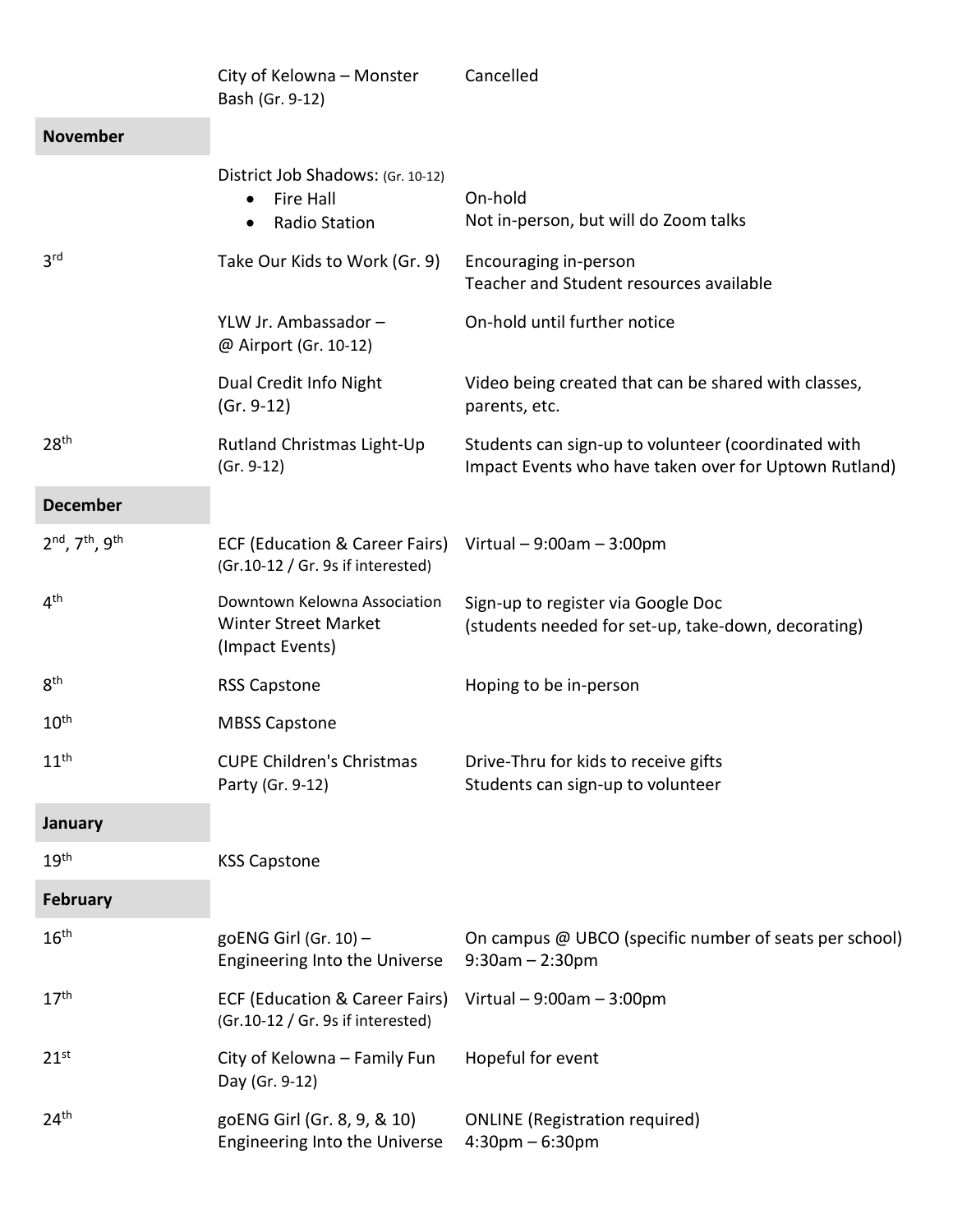|                                            | iGen begins (Gr. 6 - 12)                                              | Sign-up through Google Classroom                                            |
|--------------------------------------------|-----------------------------------------------------------------------|-----------------------------------------------------------------------------|
|                                            | Experience UBC (Gr. 11 & 12)                                          | Unlikely                                                                    |
|                                            | Experience OC (Gr. 11 & 12)                                           | Tentative                                                                   |
| <b>March</b>                               |                                                                       |                                                                             |
| $10^{\text{th}}$                           | goENG Girl (Gr. 8 & 9) -<br><b>Invitation to Create</b>               | On campus @ UBCO (specific number of seats per school)<br>$9:30am - 2:30pm$ |
| $10^{\text{th}}$                           | ECF (Education & Career Fairs)<br>(Gr.10-12 / Gr. 9s if interested)   | Virtual $-9:00$ am $-3:00$ pm                                               |
|                                            | <b>KGH Careers in Healthcare</b><br>Conference (Gr. 11 & 12)          | <b>Waiting for a reply</b>                                                  |
| March $21^{st}$ – April $1^{st}$           | Art Gallery Assistant (Spring<br>Break) (Gr. 9-12)                    | Maximum 4 students (2 per week)                                             |
| <b>April</b>                               |                                                                       |                                                                             |
| 20 <sup>th</sup>                           | Fire Department Bootcamp<br>$(Gr. 9-12)$                              | Tentative date - depends on restrictions                                    |
| <b>May</b>                                 |                                                                       |                                                                             |
| April 28 <sup>th</sup><br>or<br>May $12th$ | RCMP - Is the Force 4 U<br>$(Gr. 9-12)$                               | Taking place at 1040 Hollywood Rd.                                          |
| $8^{th} - 14^{th}$<br>(dates could change) | RCMP Youth Academy -<br>Vernon (Gr. 11 & 12)                          | Applications open to students<br>Deadline to apply: January 31, 2022        |
|                                            | Art Gallery - Culture<br><b>Connection Workshops</b><br>$(Gr. 10-12)$ | <b>Waiting for dates</b>                                                    |
| 11 <sup>th</sup>                           | <b>OKM Capstone</b>                                                   | $9:00-12:00$ - hoping to be in-person                                       |
| 12 <sup>th</sup>                           | <b>MBSS Capstone</b>                                                  |                                                                             |
| 12 <sup>th</sup>                           | <b>GESS Capstone</b>                                                  | 12:30-3:30                                                                  |
| June                                       |                                                                       |                                                                             |
|                                            | <b>KGH - PARTY Program</b><br>$(Gr. 10-12)$                           | Hopeful for event                                                           |
| 1 <sup>st</sup>                            | <b>KSS Capstone</b>                                                   |                                                                             |
| 16 <sup>th</sup>                           | iGen - Top 10 Teams                                                   | Finale event @ Innovation Ctr.                                              |
|                                            | Central Capstone - ongoing throughout year                            |                                                                             |